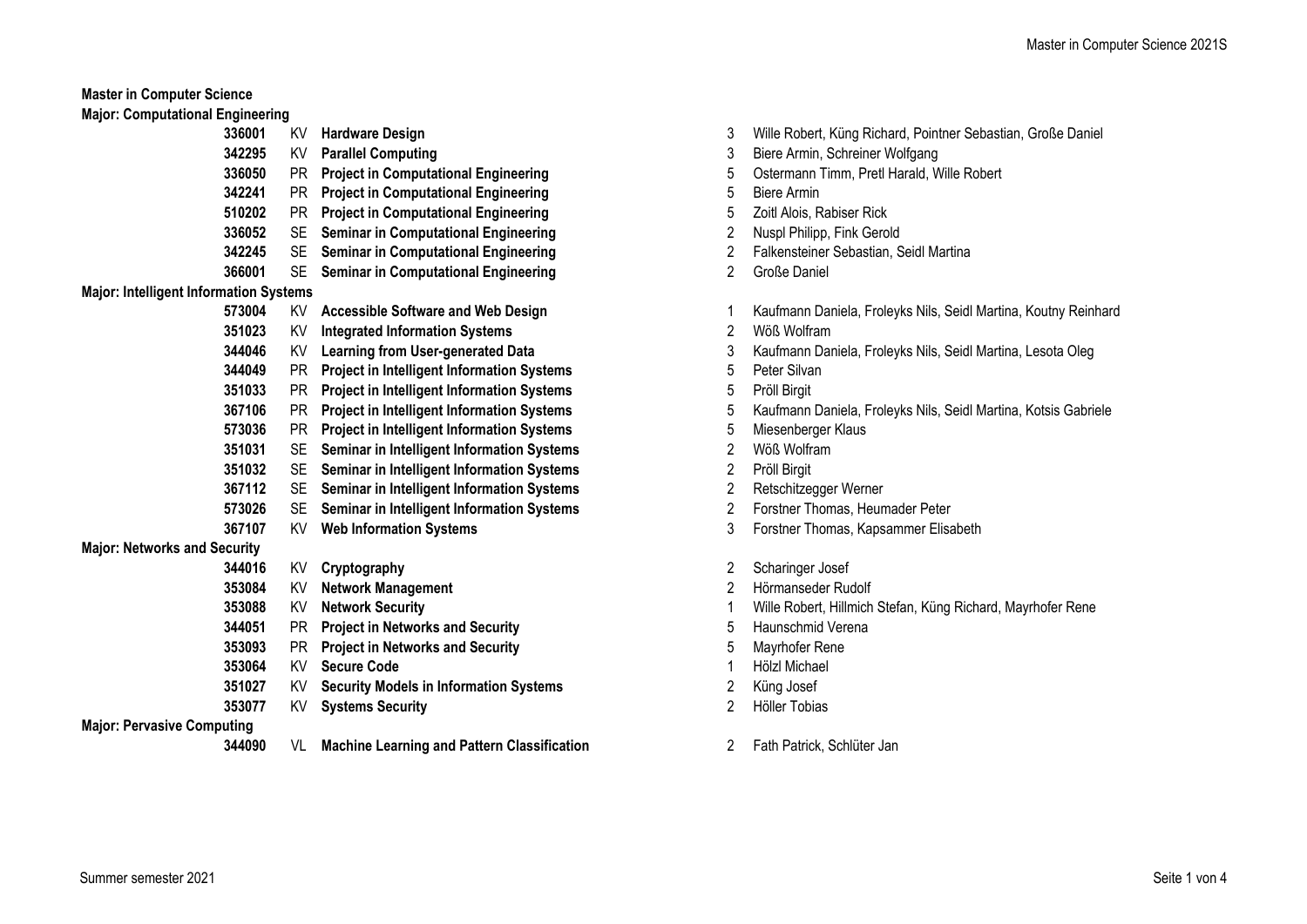|                                    | 344091 | UE.       | <b>Machine Learning and Pattern Classification</b> |                | Schlüter Jan                           |
|------------------------------------|--------|-----------|----------------------------------------------------|----------------|----------------------------------------|
|                                    | 344092 | UE        | <b>Machine Learning and Pattern Classification</b> |                | Kelz Rainer                            |
|                                    | 344093 | UE        | <b>Machine Learning and Pattern Classification</b> | 1              | <b>Kelz Rainer</b>                     |
|                                    | 344094 | UE        | <b>Machine Learning and Pattern Classification</b> |                | Cancino Chacon Carlos Eduardo          |
|                                    | 367071 | UE        | <b>Principles of Cooperation</b>                   |                | Khalil Ismail                          |
|                                    | 367070 | VL        | <b>Principles of Cooperation</b>                   | 2              | Khalil Ismail                          |
|                                    | 367076 | UE        | <b>Principles of Interaction</b>                   |                | Kotsis Gabriele                        |
|                                    | 367075 | VL        | <b>Principles of Interaction</b>                   | 2              | Schumacher Tim, Grill Thomas           |
|                                    | 340030 | PR.       | <b>Project in Pervasive Computing</b>              | 5              | Ferscha Alois                          |
|                                    | 364032 | PR.       | <b>Project in Pervasive Computing</b>              | 5              | <b>Streit Marc</b>                     |
|                                    | 367032 | PR        | <b>Project in Pervasive Computing</b>              | 5              | Grünberger Stefan, Khalil Ismail       |
|                                    | 340040 | <b>SE</b> | <b>Seminar in Pervasive Computing</b>              | 2              | Ferscha Alois                          |
|                                    | 367006 | <b>SE</b> | <b>Seminar in Pervasive Computing</b>              | $\overline{c}$ | Grünberger Stefan, Kotsis Gabriele     |
| <b>Major: Software Engineering</b> |        |           |                                                    |                |                                        |
|                                    | 343008 | KV        | <b>Model-driven Engineering</b>                    | $\overline{2}$ | Prähofer Herbert, Kretschmer Roland    |
|                                    | 343005 | PR.       | <b>Project in Software Engineering</b>             | 5              | Mosaner Raphael, Grünbacher Paul       |
|                                    | 510209 | <b>PR</b> | <b>Project in Software Engineering</b>             | 5              | Kreindl Jacob, Zoitl Alois             |
|                                    | 343006 | <b>SE</b> | <b>Seminar in Software Engineering</b>             | $\overline{2}$ | Kloibhofer Sebastian, Hammoudi Mouna   |
|                                    | 259022 | KV        | <b>Software Architectures</b>                      | 3              | Mössenböck Hanspeter, Wimmer Manuel    |
|                                    | 343007 | KV        | <b>Software Processes and Tools</b>                | $\overline{2}$ | Grünbacher Paul                        |
|                                    | 259019 | KV        | <b>Software Testing</b>                            | 2              | Prähofer Herbert, Ramler Rudolf        |
| <b>Major: Data Science</b>         |        |           |                                                    |                |                                        |
|                                    | 351050 | KV        | <b>Big Data Management and Processing</b>          | 2              | Weninger Markus, Retschitzegger Werner |
|                                    | 351008 | KV        | <b>Computational Data Analytics</b>                | $\overline{2}$ | Fürnkranz Johannes                     |
|                                    | 351071 | <b>PR</b> | <b>Project in Data Science</b>                     | 5              | Makor Lukas, Wöß Wolfram               |
|                                    | 344059 | <b>SE</b> | <b>Seminar in Data Science</b>                     | $\overline{2}$ | Cancino Chacon Carlos Eduardo          |
|                                    | 351007 | <b>SE</b> | <b>Seminar in Data Science</b>                     | 2              | Fürnkranz Johannes                     |
| <b>Electives</b>                   |        |           |                                                    |                |                                        |
| <b>General Electives</b>           |        |           |                                                    |                |                                        |
|                                    | 365078 | UE        | <b>Machine Learning: Unsupervised Techniques</b>   | 1              | Kofler Johannes                        |

- UE **Machine Learning: Unsupervised Techniques** 1 Kofler Johannes
- UE **Machine Learning: Unsupervised Techniques** 1 Adler Thomas
- UE **Machine Learning: Unsupervised Techniques** 1 Adler Thomas
- VL **Machine Learning: Unsupervised Techniques** 2 Hochreiter Sepp
- KV **Advanced Compiler Construction** 2 Mössenböck Hanspeter
- 
- KV **Application Oriented Knowledge Processing** 2 Küng Josef

| 1                       | Schlüter Jan                           |
|-------------------------|----------------------------------------|
| 1                       | Kelz Rainer                            |
| 1                       | <b>Kelz Rainer</b>                     |
| 1                       | Cancino Chacon Carlos Eduardo          |
| 1                       | Khalil Ismail                          |
| 2                       | Khalil Ismail                          |
| 1                       | Kotsis Gabriele                        |
| 2                       | Schumacher Tim, Grill Thomas           |
| 5                       | Ferscha Alois                          |
| 5                       | <b>Streit Marc</b>                     |
| 5                       | Grünberger Stefan, Khalil Ismail       |
| $\overline{2}$          | Ferscha Alois                          |
| $\overline{2}$          | Grünberger Stefan, Kotsis Gabriele     |
|                         |                                        |
| 2                       | Prähofer Herbert, Kretschmer Roland    |
| 5                       | Mosaner Raphael, Grünbacher Paul       |
| 5                       | Kreindl Jacob, Zoitl Alois             |
| 2                       | Kloibhofer Sebastian, Hammoudi Mouna   |
| 3                       | Mössenböck Hanspeter, Wimmer Manuel    |
| $\overline{\mathbf{c}}$ | Grünbacher Paul                        |
| $\overline{2}$          | Prähofer Herbert, Ramler Rudolf        |
|                         |                                        |
| 2                       | Weninger Markus, Retschitzegger Werner |
| 2                       | Fürnkranz Johannes                     |
| 5                       | Makor Lukas, Wöß Wolfram               |
| $\overline{2}$          | Cancino Chacon Carlos Eduardo          |
| $\overline{2}$          | Fürnkranz Johannes                     |
|                         |                                        |
|                         |                                        |
|                         |                                        |

- UE **Machine Learning: Unsupervised Techniques** 1 Kofler Johannes
- 
- 
- 
- 
- 
- KV **SAT Solving** 2 Pollak Manuela, Kaufmann Daniela
	-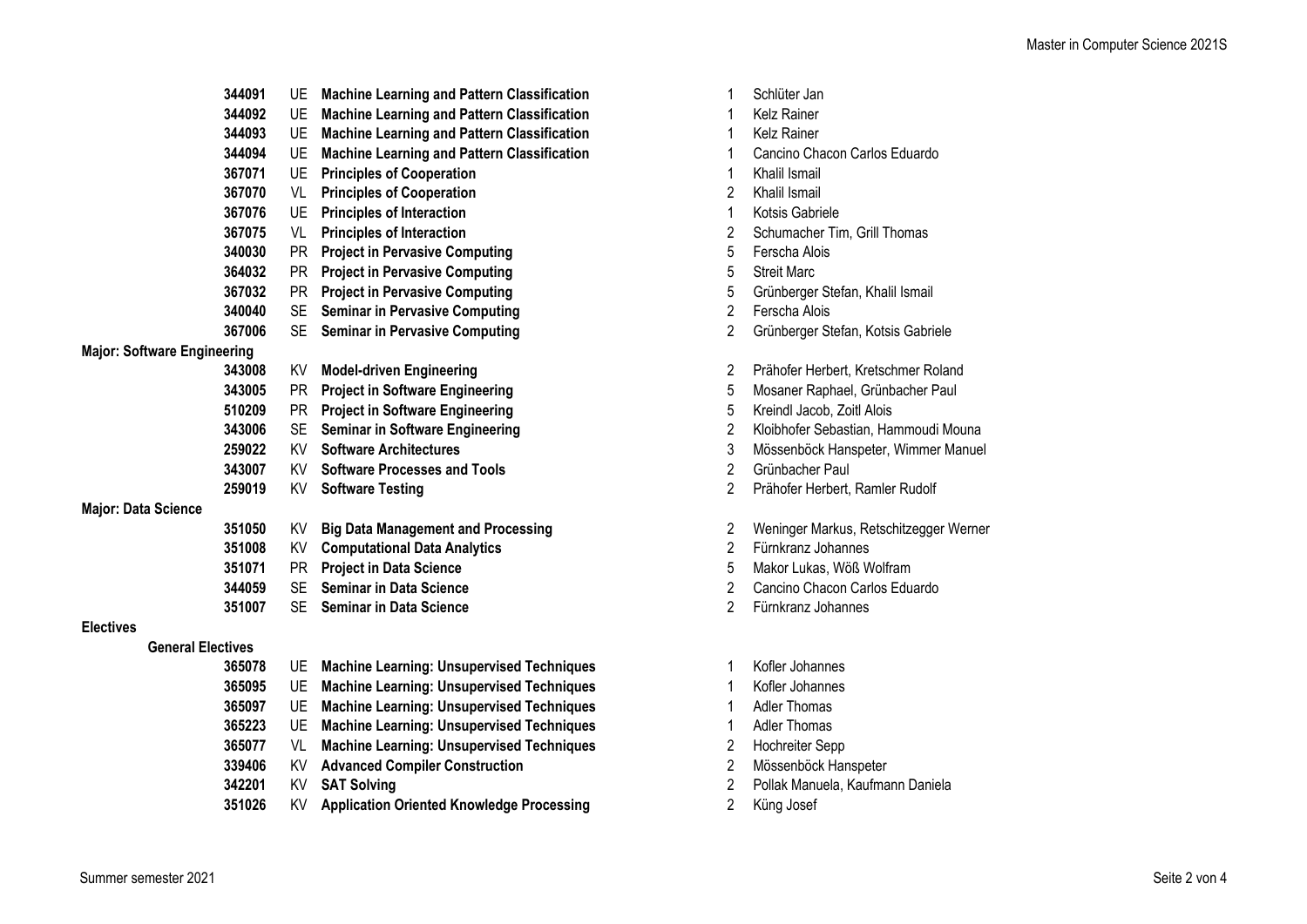|                       | 351024 |      | KV Conceptual Data Modeling                                   | 2              | Wöß Wolfram                            |
|-----------------------|--------|------|---------------------------------------------------------------|----------------|----------------------------------------|
|                       | 367100 |      | KV Cooperative Information Systems                            | 2              | Pollak Manuela, Kotsis Gabriele        |
|                       | 344010 | KV   | <b>Digitale Bildverarbeitung</b>                              | 2              | Scharinger Josef                       |
|                       | 343350 | KV.  | <b>Engineering of Software-intensive Systems</b>              | 2              | N.N. N.N., Marchezan de Paula Luciano  |
|                       | 367156 | KV   | <b>Modeling Internet Applications</b>                         | 2              | Schwinger Wieland                      |
|                       | 351025 | KV   | <b>Semantic Data Modeling and Applications</b>                | $\overline{2}$ | Wöß Wolfram                            |
|                       | 353016 |      | KV Sicherheit in Applikationsprotokollen                      | 1              | Dietmüller Peter Rene                  |
|                       | 351028 |      | KV Web Search and Mining                                      | 2              | Pröll Birgit                           |
|                       | 353029 |      | <b>KV</b> Wireless LANs                                       | 1              | Praher-Köppl Christian                 |
|                       | 536027 | KV l | <b>Gender Studies Managing Equality TN</b>                    | 2              | <b>Allhutter Doris</b>                 |
|                       | 3260FS | VL   | <b>Formal Semantics of Programming Languages</b>              | 2              | Schreiner Wolfgang                     |
|                       | 536010 | VO   | <b>Ethics and Gender Studies</b>                              | $\overline{c}$ | Hofmann Roswitha                       |
|                       | 536020 | VO   | <b>Ethics and Gender Studies</b>                              | 2              | <b>Ernst Waltraud</b>                  |
|                       | 536026 | KS.  | Soziale und geschlechterspezifische Aspekte der IT            | 2              | <b>Allhutter Doris</b>                 |
| <b>Special Topics</b> |        |      |                                                               |                |                                        |
|                       | 339342 | KV   | Dynamic Compilation and Run-time Optimization in Virtual Mach | 1              | Adelberger Patrick, Leopoldseder David |
|                       | 339349 | KV.  | Java Performance Monitoring and Benchmarking                  | 1              | Lengauer Philipp                       |
|                       | 339358 | KV.  | <b>Introduction to Microcontrollers</b>                       |                | Poth Miklos                            |
|                       | 353032 | KV   | <b>Mobile Netze</b>                                           |                | Ostermayer Gerald                      |
|                       | 353061 | KV   | Einführung in Linux                                           |                | Höller Tobias                          |
|                       | 353081 | KV.  | IPv6 im MPLS-Netz eines Internet-Providers                    | 1              | Knoll Paul                             |
|                       | 339344 | KV l | <b>Formal Specification of Software</b>                       | 2              | <b>Lightfoot David</b>                 |
|                       | 339352 |      | KV Functional Programming in Java                             | 2              | Bischof Brigitte, Fried Alexander      |
|                       | 344032 |      | KV Audio and Music Processing                                 | 2              | Ernst Waltraud, Kelz Rainer            |
|                       | 344058 | KV.  | Machine Learning and Audio: a challenge                       | 2              | Primus Paul                            |
|                       | 351039 | KV   | <b>Graph Databasis</b>                                        | 2              | Küng Josef                             |
|                       | 353070 | KV   | <b>Web Security</b>                                           | 2              | Sonntag Michael                        |
|                       | 367019 | KV   | <b>Mobile Web Development</b>                                 | $\overline{2}$ | Khalil Ismail                          |
|                       | 3260VR |      | VL Formale Modelle Paralleler und Verteilter Systeme          | 2              | Schreiner Wolfgang                     |
|                       | 353057 | VL   | Patente und Schutzrechte für Ingenieure                       | 2              | Sonntag Michael                        |
|                       | 344052 | KV.  | <b>Multimedia Data Mining</b>                                 | 3              | <b>Schedl Markus</b>                   |
|                       | 344063 | KV.  | Natural Language Processing with Deep Learning                | 3              | Rekabsaz Navid                         |
|                       | 344084 |      | <b>KV</b> Affective Computing                                 | 3              | Parada-Cabaleiro Emilia                |
|                       | 531705 | KV   | Digitale Bildung und Computational Thinking                   | 3              | Mössenböck Hanspeter, Kuka Lisa        |